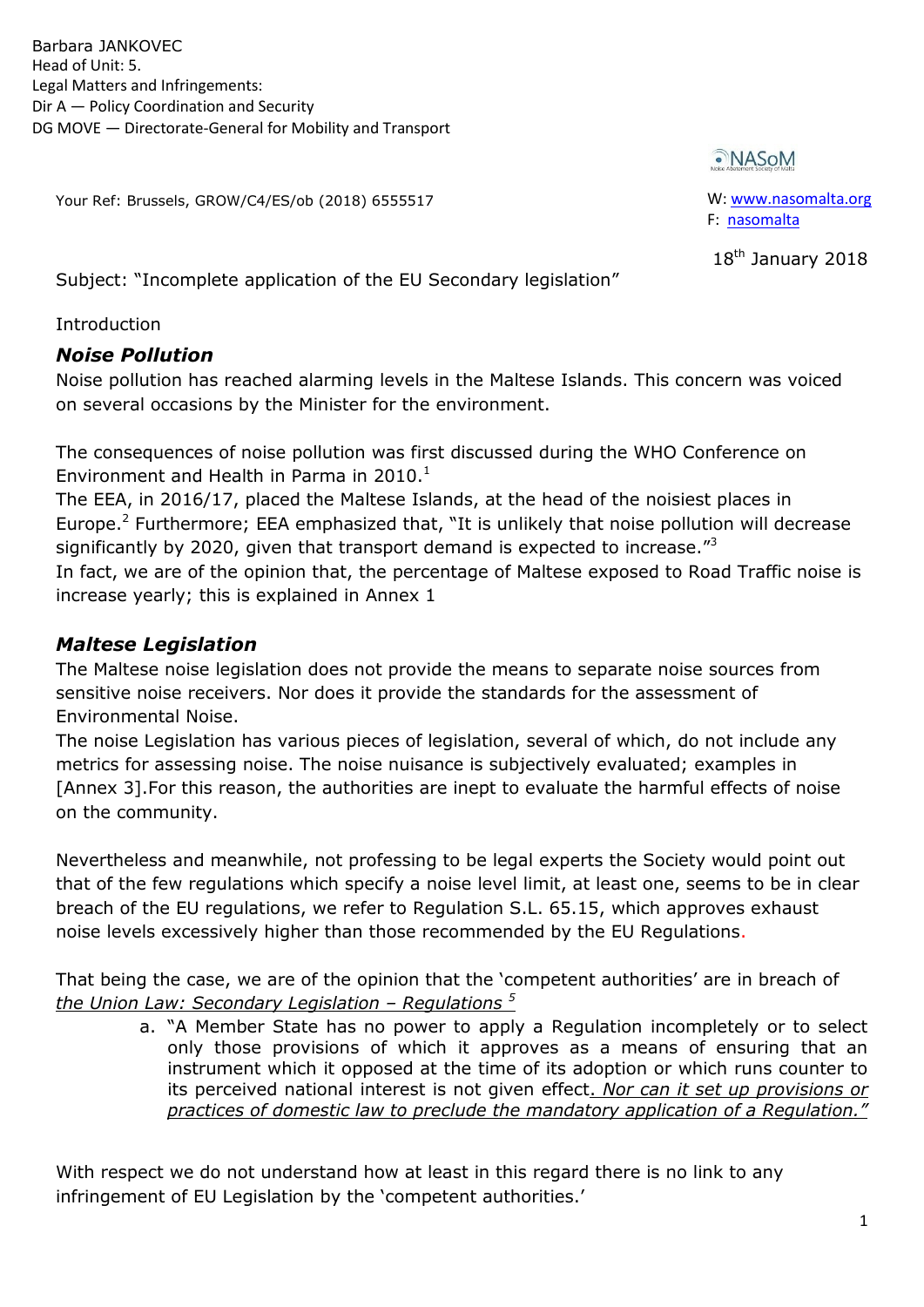

18<sup>th</sup> January 2018

In reference to the comments, hereunder, posted in the memo"GROW/MTR/ob (2017) 4939815", of 30<sup>th</sup> Nov2017; quote:

- A. "The European Commission has not been made aware of any measure, taken at national level by Malta, that run counter the provisions on sound emissions as set out in the above mentioned Regulations"
- B. "Finally, as regards vehicles that are already in circulation on public roads, compliance with noise requirements, *inter alia*, should be checked during the periodic VRT in accordance with Directive 2014/45/EC5."

We are of the opinion that:

- **B.** "Malta did not take any measures at all" to apply the EU regulations in their entirety; or seek to implement the EU policy and legal obligations through the use of alternatives that would effectively reduce road traffic noise. On the contrary, the ‗competent authorities' preferred method of application was that of, **"Pick and Choose."<sup>5</sup>**
- **C.** *Sources of the Union Law: Secondary Legislation Regulations*<sup>5</sup>
	- a. "A Member State has no power to apply a Regulation incompletely or to select only those provisions of which it approves as a means of ensuring that an instrument which it opposed at the time of its adoption or which runs counter to its perceived national interest is not given effect. Nor can it set up provisions or practices of domestic law to preclude the mandatory application of a Regulation."
- D. Dir. 2014/45/EC does not specify the **noise levels limits**. Moreover the **local VRT Noise Levels** [Annex 3] **infringes** the levels set in the EU Regulations.[Tables 1&2]
- E. Furthermore Dir. 2014/45/EC **is irrelevant** to the subject of the NGO's complaint.

### *Conclusion:*

We are of the opinion that the Authority's method of, *'pick and choose'*,<sup>5</sup> the preferred parts of the regulations to implement , runs counter to the application of the Secondary Legislation of the 'Union Law.' <sup>5</sup>

We reason that, without the appropriate methodology and standards, $2$  the replaced exhaust system of the vehicles in circulation, 'could not be of the **same quality and safety as when placed on the market.'** This situation is further exacerbated by the National Policy; which **sanctions a much higher vehicle's noise level** than that stipulated by the EU Legislation. 8

This state of affairs is jeopardising the quality and safety of the vehicle in service and endangering the wellbeing of those exposed to traffic noise.

#### Proposal:

Therefore, we suggest that, the necessary steps should be taken, to ensure that the values embodied by the 'Union Law' are upheld; to protect the reliability and safety of the vehicles, but above all, protect the health and wellbeing of the Maltese Citizens, as prioritised in DECISION No 1386/2013/EU.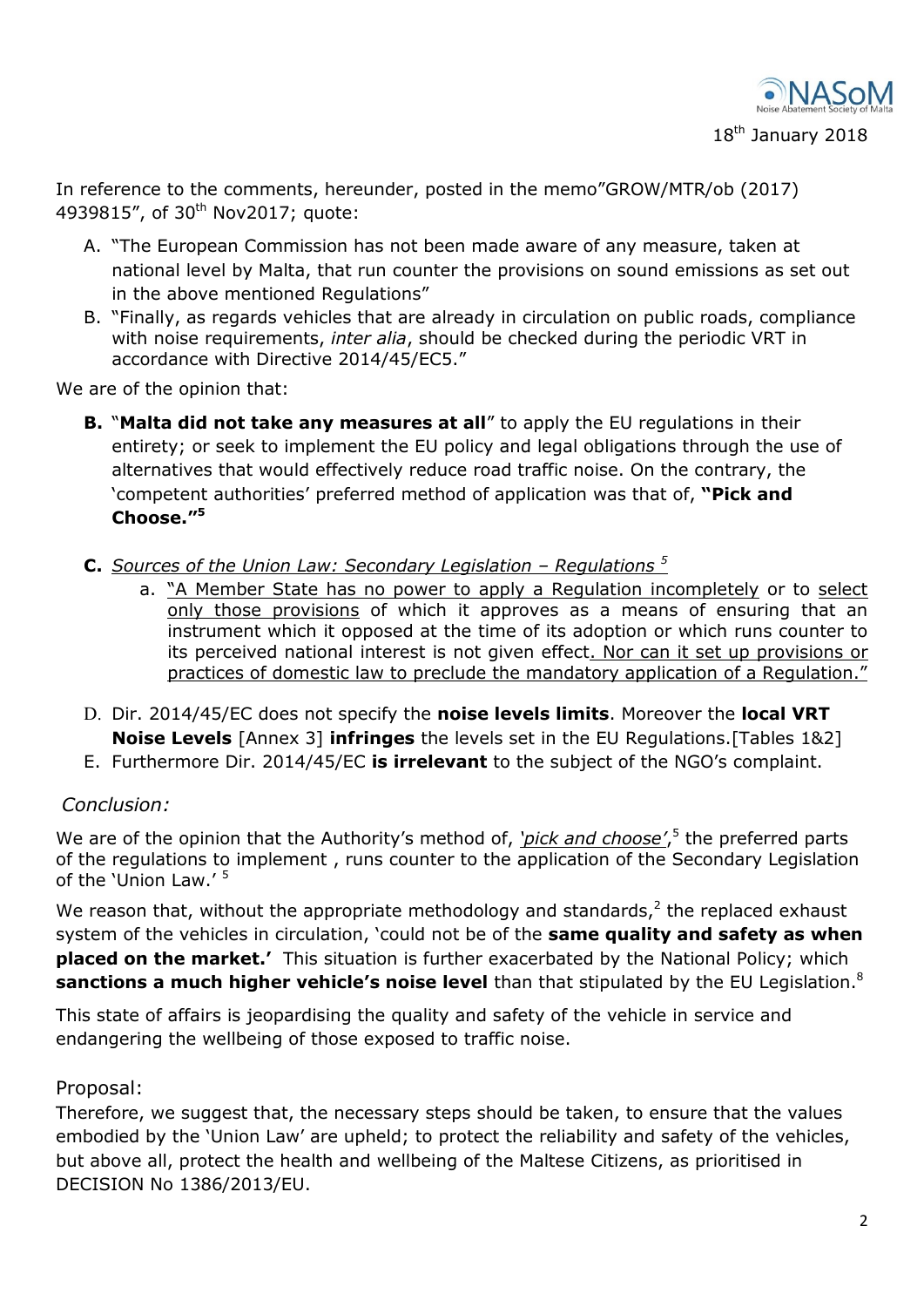

18<sup>th</sup> January 2018

Appendix 1

## **Road Traffic Noise in the urban areas.**

- a. Road Traffic is the dominant noise source in urban areas; noise level greater than 55 dB (A) Lden.
- b. 98% of the Maltese live in urban areas
- c. The EEA, in its annual reports [2016/17], indicated that 90%, of the urban areas in the Maltese Islands, are exposed to high noise levels.<sup>2</sup>
- d. Registered vehicles for the last quarter of 2017 was  $>$  369,260  $<sup>6</sup>$ </sup>
- e. The Vehicle stock is increase by an average of 9500 per annum  $<sup>6</sup>$ </sup>
- f. Average Daily Road Traffic in urban areas peaks at 181,000 vehicles
- g. Average Vehicles/Km 158
- h. Roads in Urban areas carry, an average,  $> 10^6$  vehicles /annum [2013]<sup>7</sup>
	- i. Traffic volumes last revised in 2012

### *Consequence*:

**More than 70%** of the population is exposed to noise level  $L_{den.}$  > 55 dB (A)<sup>4</sup>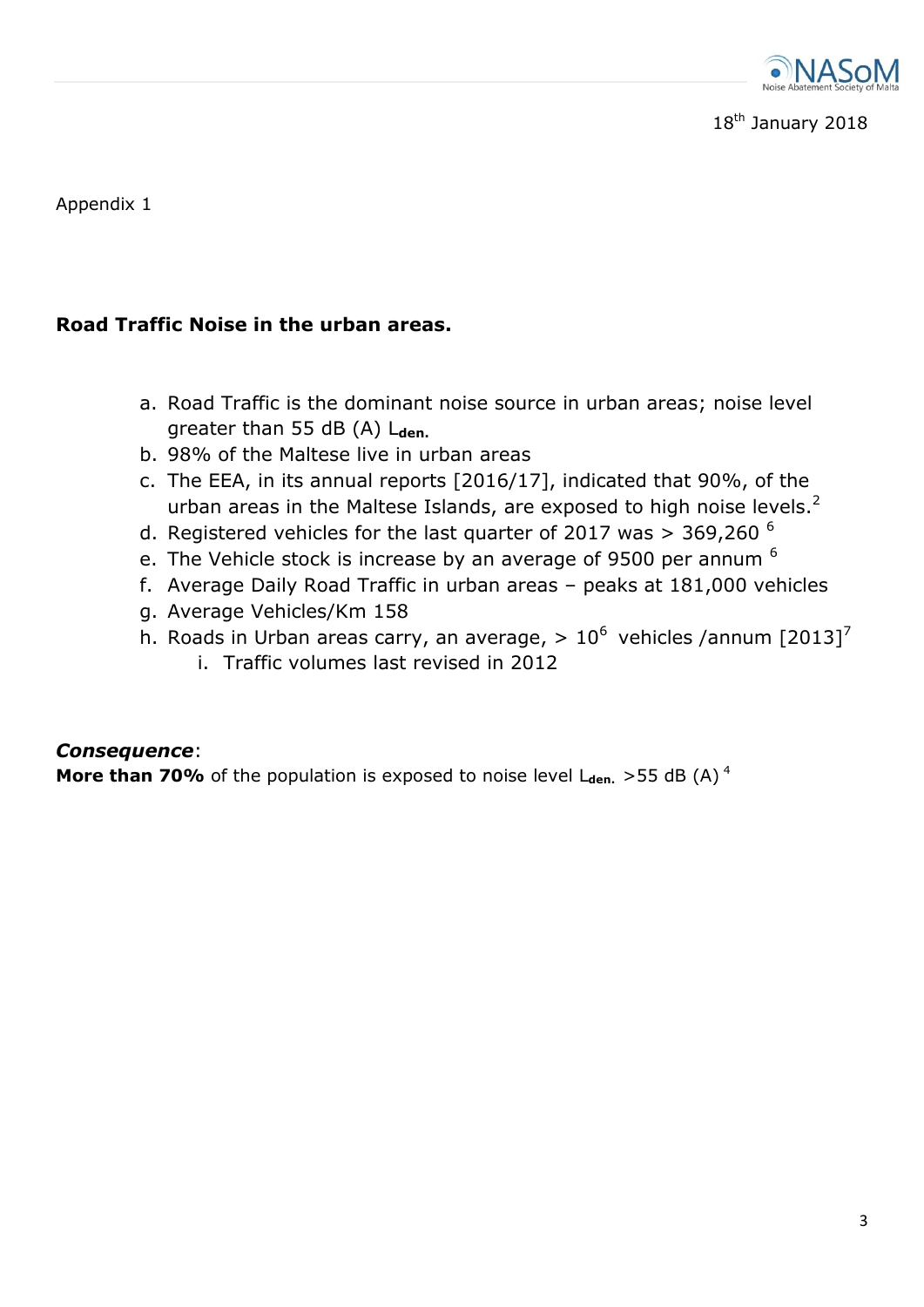

### Annex 2

# **The subsequent information is not implemented in the Maltese legislation**

### *Regulation 540/2014:*

- A. **EU Regulation Provisions for replacement & testing:** Procedures for the replacement of the exhaust systems or their components, to assure that, the safety and quality of the vehicle will be maintained during its **service life**.
- B. Exhaust Noise Limits Metrics, *for assessing the noise level* of *the replacement exhaust system or their components during the vehicle service life*

## *Recitals*: extracts

9 "it is important to ensure that the sound emission of a vehicle under street-driving conditions does not differ significantly from what can be expected from the type-approval test result for the specific vehicle."

10: "highlighting the annoyance and adverse health effects resulting from road traffic noise and the associated costs and benefits should also be taken into account."

13: "best practice guides on technological road quality development and a classification of road surface types, if appropriate."

14: "That programme called for actions in the field of noise pollution to substantially reduce the number of people regularly affected by long-term average levels of noise, particularly from traffic. "

## *Articles*: extracts

3: "(21) 'replacement silencing system' means any part of the silencing system, or components thereof, intended for use on a vehicle, other than a part of the type fitted to the vehicle when submitted for EU type-approval pursuant to this Regulation;"

5: "3. The manufacturer shall be responsible to the approval authority for all aspects of the approval process and for ensuring conformity of production, whether or not the manufacturer is directly involved in all stages of the construction of a vehicle, system, component or separate technical unit."

## Annex III:

II: Methods and instruments for measuring the noise made by motor vehicles

### 1. METHODS OF MEASUREMENT

III: Limit values [Table 1]

IX: EU type-approval in respect of the sound level of silencing systems as separate technical units (replacement of silencing systems)

## **5.2.2. (b) Measure the noise emissions of the stationary vehicle**

### *Regulation 168/2013*

The rules and procedure laid in Reg 168/2013 were summarised into a Maltese two page Regulation; L.N. 328 of 2015. Logically, crucial info is missing from the Maltese Regulation, such as:

- Metrics for measuring the noise level of Motorcycles, which are in service
- $\triangleleft$  Annex IV (D) Sound-level limits  $-$  [Table 2]
- Annexes that outline the obligations of the economical operators and the national authorities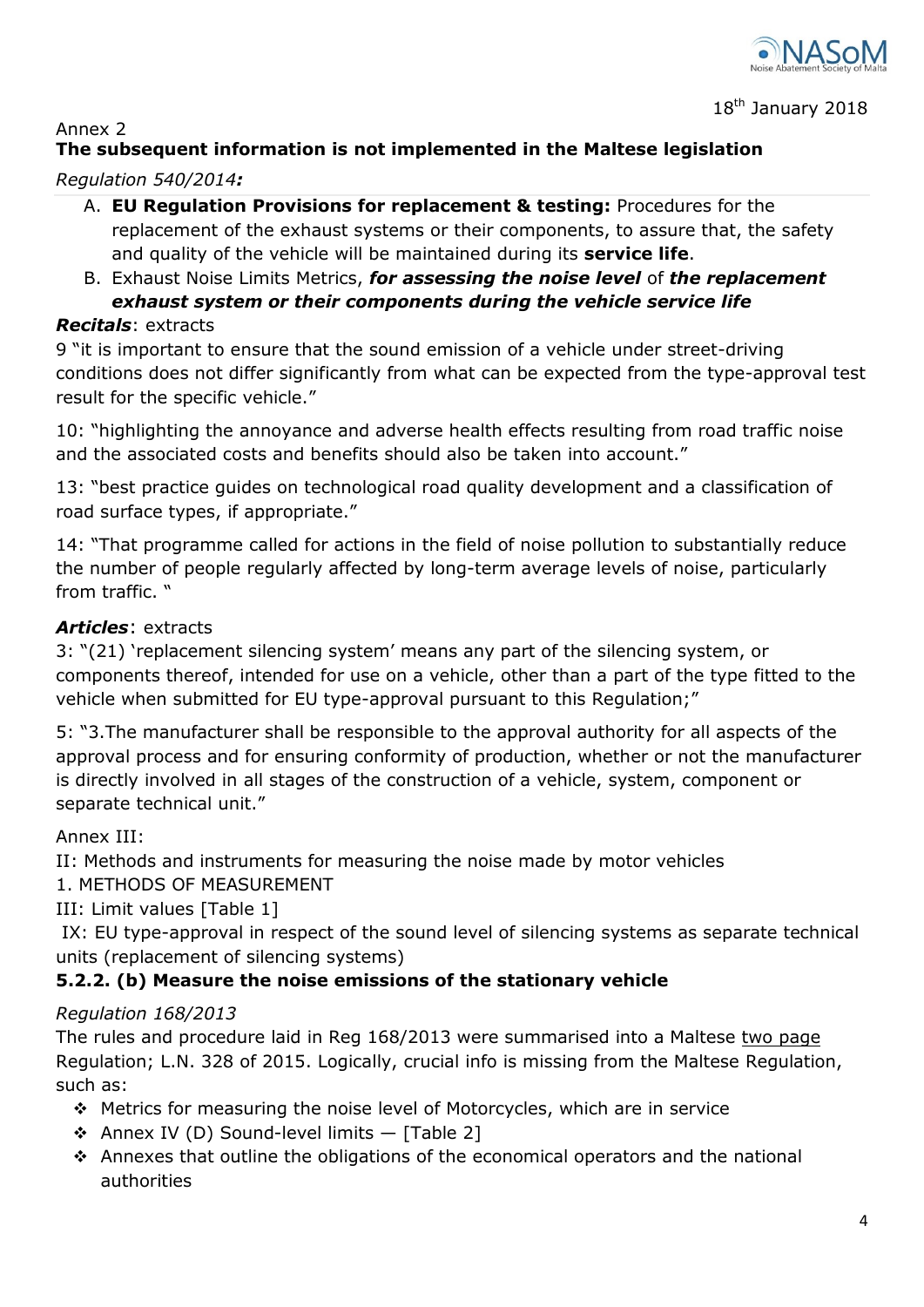

## Annex 3 **Maltese Traffic Legislation -** related to the Association's complaint

Motor Vehicle & Motor Cycle Regulations

A. S.L. 65.15

First Schedule [page 35]

C. Exhaust sound level testing

*Class I Vehicles - shall be tested to an exhaust sound level rating not exceeding 119 dB (A)* when the engine revolutions are at three-fourths of the maximum rated speed.

Class II Vehicles and Class III Vehicles - shall be tested to a sound level as listed below for various engines when revolutions are at three-fourths of the maximum rated speed:

- *all petrol engines at 100 dBA;*
- *all diesel engines less than 150KW (200bhp) at 101 dBA;*
- **\*** all diesel engines equal to or in excess of 150KW (200bhp) at **105 dBA.**

http://www.justiceservices.gov.mt/DownloadDocument.aspx?app=lom&itemid=9200

B. S.L. 65.19 Motor Vehicles (Carriage of Goods by Road) Regulations

[Noise emissions for the vehicle (Euro 3) Safe Lorry Scheme: Noise Level revised - page 47]  $*$  78 dB (A) for vehicles  $<$  150 kW

 $*$  80dB (A) for vehicles  $>$  150 kW Directive 70/157

\*Sound levels decreased [Reg. 540/2014]

http://www.justiceservices.gov.mt/DownloadDocument.aspx?app=lom&itemid=9204&l=1

C. S.L. 65.11 Motor Vehicle Regulations [ Subjective evaluation of noise ]

- **105. Noise:** No person shall drive or run the engine of a motor vehicle in such a manner as to cause undue noise.
- **106. Silencer:** No person shall drive a motor vehicle unless it is provided with an efficient silencer affixed to the exhaust pipe of such motor vehicle in such a manner that the exhaust shall be projected through the silencer, or which has a cut-out attached thereto or any mechanism or device for cutting out the silencer affixed to such vehicle.

http://www.justiceservices.gov.mt/DownloadDocument.aspx?app=lom&itemid=9196

# D. L.N 328/2015 [EU Regulation 168/2013]

http://justiceservices.gov.mt/DownloadDocument.aspx?app=lp&itemid=27105&l=1

## E. L.N. 62/2016 [EU Regulation 540/2014]

http://justiceservices.gov.mt/LegalPublications.aspx?pageid=32&year=2016&type=4&chapte  $r = 8p = 15$ 

## MCCAA Circular

Regulation (EU) No 168/2013 of the European Parliament and of the Council of the 15 January 2013 on the approval and market surveillance of two- or three-wheel vehicles. http://www.mccaa.org.mt/en/two-or-three-wheeled-motor-vehicles-and-quadricycles

Note:

Sound Level Limits set in S.L. 65.15 runs counter to Reg.540/2014 [Tables 1 and 2]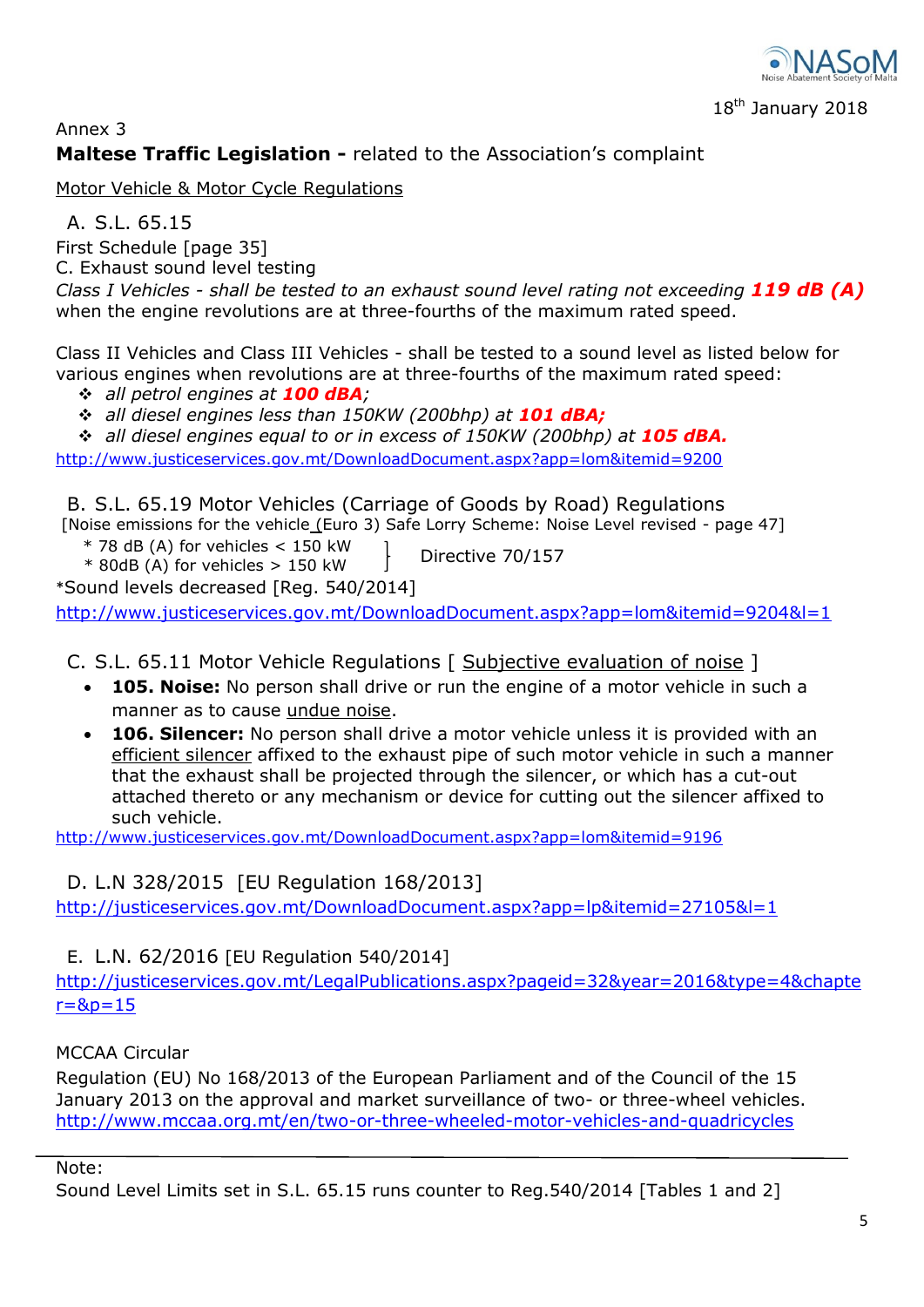

# **Table1: Annex III [REG. 540/2014] Sound Limit Values**

| Vehicle<br>category | Description of vehicle<br>category                                                                                                   | Limit values expressed in dB(A)<br>[decibels (A)]               |                                                                                                                  |                                                                                                                  |  |  |
|---------------------|--------------------------------------------------------------------------------------------------------------------------------------|-----------------------------------------------------------------|------------------------------------------------------------------------------------------------------------------|------------------------------------------------------------------------------------------------------------------|--|--|
|                     |                                                                                                                                      | Phase 1 applicable for new<br>vehicle types from 1 July<br>2016 | Phase 2 applicable for new<br>vehicle type from 1 July<br>2020 and for first<br>registration from 1 July<br>2022 | Phase 3 applicable for new<br>vehicle type from 1 July<br>2024 and for first<br>registration from 1 July<br>2026 |  |  |
| м                   | Vehicles used for the<br>carriage of passengers                                                                                      |                                                                 |                                                                                                                  |                                                                                                                  |  |  |
| $M_{1}$             | power to mass ratio<br>≤ 120 kW/1 000 kg                                                                                             | 72 <sup>(1)</sup>                                               | 70 <sup>(1)</sup>                                                                                                | 68 (1)                                                                                                           |  |  |
| $M_{1}$             | 120 kW/1 000 kg <<br>power to mass ratio<br>≤ 160 kW/1 000 kg                                                                        | 73                                                              | 71                                                                                                               | 69                                                                                                               |  |  |
| $M_1$               | 160 kW/1 000 kg <<br>power to mass ratio                                                                                             | 75                                                              | 73                                                                                                               | 71                                                                                                               |  |  |
| $M_{1}$             | power to mass ratio<br>$> 200$ kW/1 000 kg<br>number of seats $\leq 4$<br>R point of driver seat<br>$\leq$ 450 mm from the<br>ground | 75                                                              | 74                                                                                                               | 72                                                                                                               |  |  |
| M <sub>2</sub>      | $mass \leq 2$ 500 kg                                                                                                                 | 72                                                              | 70                                                                                                               | 69                                                                                                               |  |  |
| М,                  | $2500 \text{ kg} < \text{mass}$<br>$\leq$ 3 500 kg                                                                                   | 74                                                              | 72                                                                                                               | 71                                                                                                               |  |  |
| М,                  | $3500 \text{ kg} < \text{mass}$<br>≤ 5 000 kg;<br>rated engine power<br>$\leq$ 135 kW                                                | 75                                                              | 73                                                                                                               | 72                                                                                                               |  |  |
| М,                  | $3500 \text{ kg} \le \text{mass}$<br>≤ 5 000 kg;<br>rated engine power<br>$> 135$ kW                                                 | 75                                                              | 74                                                                                                               | 72                                                                                                               |  |  |
| M,                  | rated engine power<br>$\leq 150$ kW                                                                                                  | 76                                                              | 74                                                                                                               | 73 (2)                                                                                                           |  |  |

#### **Note:**

The condition as laid down by Directive 70/157, including the sound levels for vehicles before 2016, remain in force; Regulation 540/2014: Article 4 (2&4)

Comparing Sound Limit Values Motor Vehicle Legislation \_ S.L. 65.15 Prescribed Requirements: C. Exhaust sound level testing Class II Vehicles and Class III Vehicles

- all petrol engines at 100 dBA;
- all diesel engines less than 150KW (200bhp) at 101 dBA;
- \* all diesel engines equal to or in excess of 150KW (200bhp) at 105 dBA.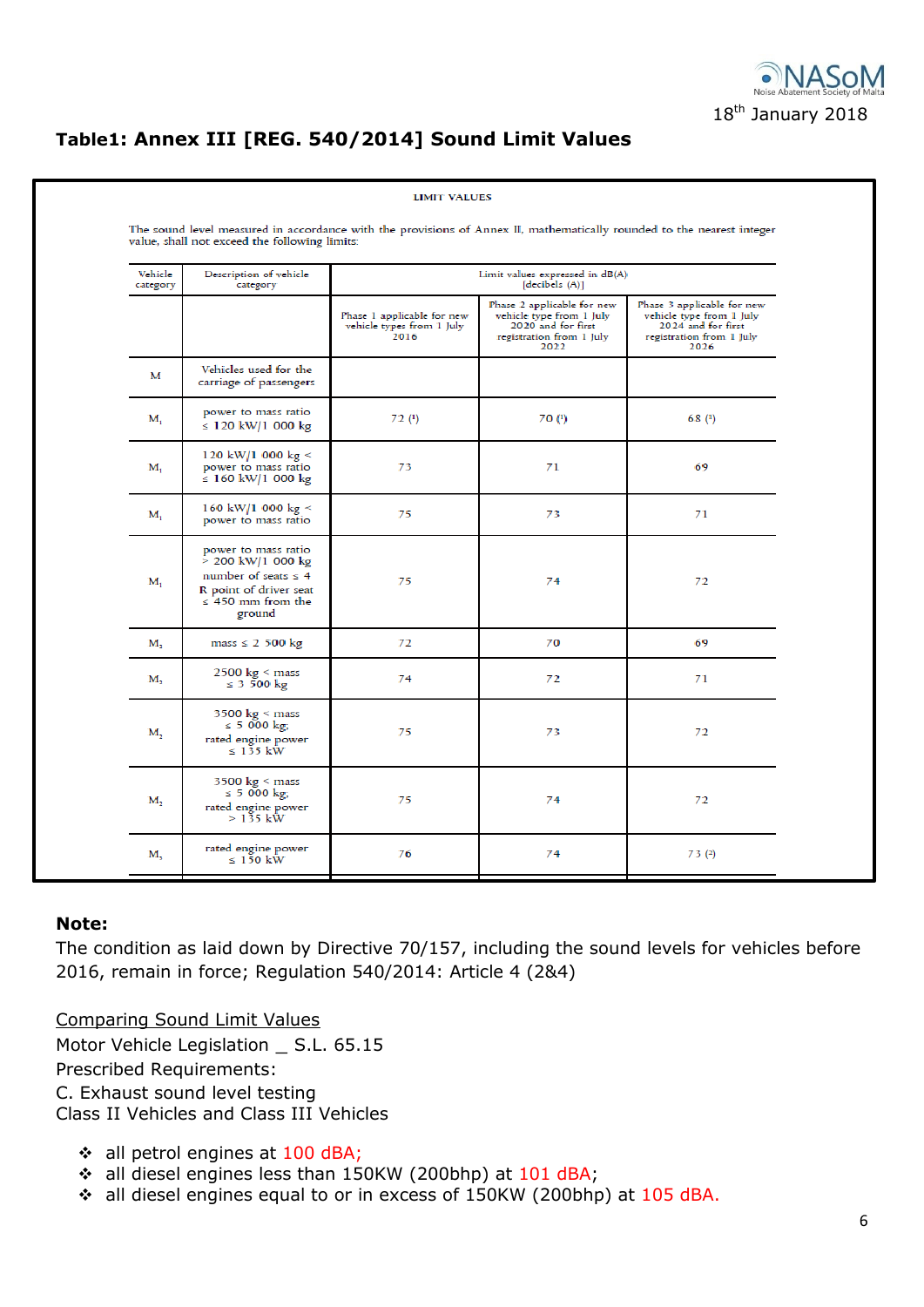

# **Table2: Annex VI [REG. 168/2013] Sound Level Limits**

| Vehicle category | Vehicle category name                                                                   | Euro 4 sound level $(^{14})$<br>(dB(A)) | Euro 4 test procedure $(^{16})$      | Euro 5 sound<br>level $(^{15})$<br>(dB(A)) | Euro 5 test procedure  |
|------------------|-----------------------------------------------------------------------------------------|-----------------------------------------|--------------------------------------|--------------------------------------------|------------------------|
| L1e-A            | Powered cycle                                                                           | 63 <sup>14</sup>                        | Delegated act/UNECE regulation No 63 |                                            | UNECE regulation No 63 |
| L1e-B            | Two-wheel moped $v_{max} \leq 25$ km/h                                                  | 66                                      |                                      |                                            |                        |
|                  | Two-wheel moped $\rm v_{max}\leq\,45~km/h$                                              | 71                                      |                                      |                                            |                        |
| L <sub>2e</sub>  | Three-wheel moped                                                                       | 76                                      | Delegated act/UNECE regulation No 9  |                                            | UNECE regulation No 9  |
| L3e              | Two-wheel motorcycle<br>Engine capacity $\leq 80$ cm <sup>3</sup>                       | 75                                      | Delegated act/UNECE regulation No 41 |                                            | UNECE regulation No 41 |
|                  | Two-wheel motorcycle<br>80 cm <sup>3</sup> < Engine capacity $\leq$ 175 cm <sup>3</sup> | 77                                      |                                      |                                            |                        |
|                  | Two-wheel motorcycle<br>Engine capacity > $175 \text{ cm}^3$                            | 80                                      |                                      |                                            |                        |
| L4e              | Two-wheel motorcycle with side-car                                                      | 80                                      |                                      |                                            |                        |
| L5e-A            | Tricycle                                                                                | 80                                      | Delegated act/UNECE regulation No 9  |                                            | UNECE regulation No 9  |
| L5e-B            | Commercial tricycle                                                                     | 80                                      |                                      |                                            |                        |
| L6e-A            | Light on-road quad                                                                      | 80                                      | Delegated act/UNECE regulation No 63 |                                            | UNECE regulation No 63 |
| L6e-B            | Light quadrimobile                                                                      | 80                                      | Delegated act/UNECE regulation No 9  |                                            | UNECE regulation No 9  |
| $L7e-A$          | Heavy on-road quad                                                                      | 80                                      |                                      |                                            |                        |
| $L7e-B$          | Heavy all terrain quad                                                                  | 80                                      |                                      |                                            |                        |

## Comparing the Sound Limit Values

Motor Vehicle Legislation S.L. 65.15 [page 7] FIRST SCHEDULE [page 35] Prescribed Requirements: C. Exhaust sound level testing

Class I Vehicles - shall be tested to an exhaust sound level rating not exceeding 119 dB (A)